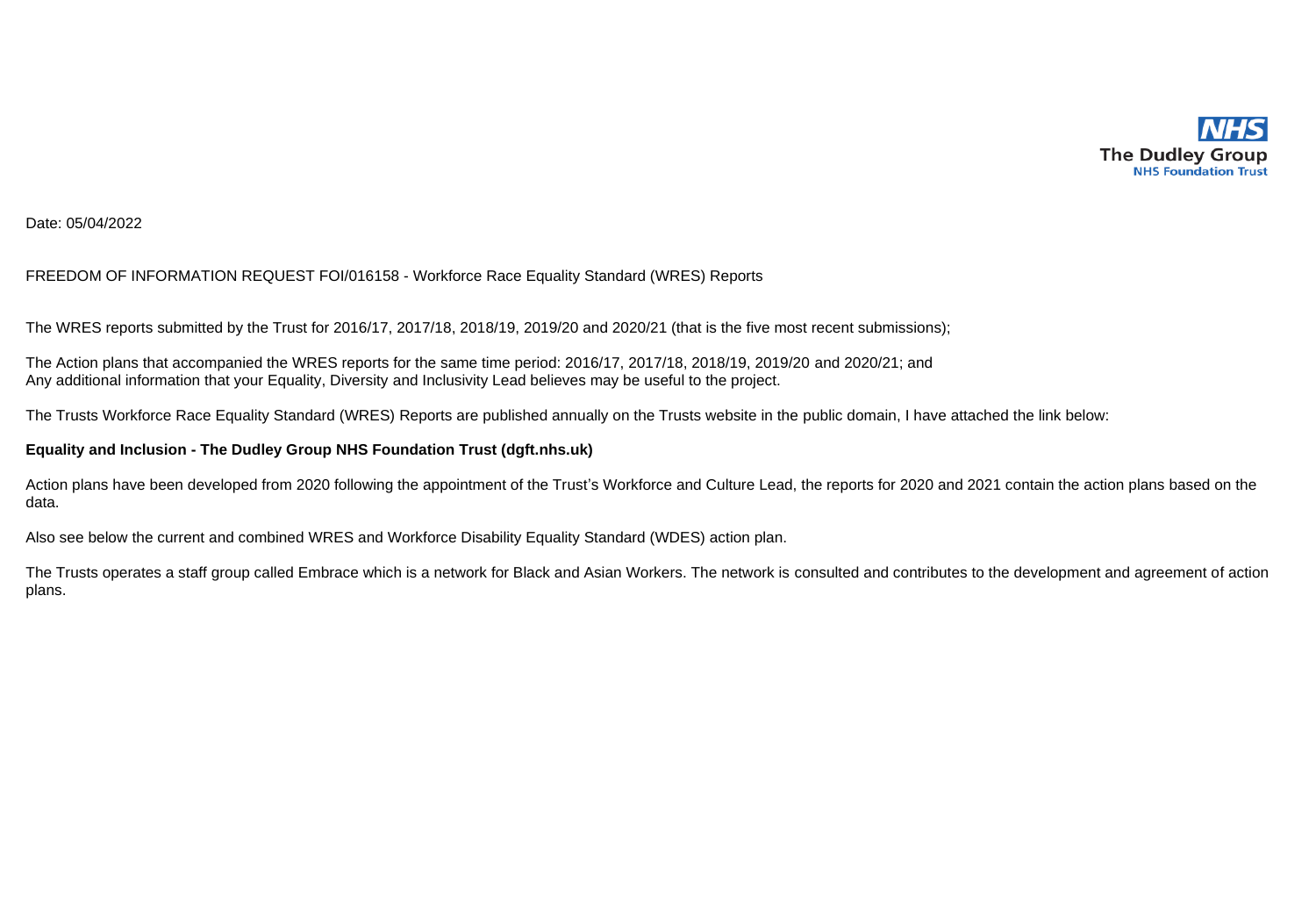**Combined Workforce Race Equality Standards (WRES) &** 

## **Workforce Disability Standards (WDES) Delivery Plan 2021-23**

|     | <b>BOARD LEADERSHIP AND INCLUSION</b>   |                                                                                                                                                                                                                                                                                                                        |                                      |                                                                          |                                                                                                                            |                                                                                                                                                                                                                                                                                              |  |  |  |  |  |  |
|-----|-----------------------------------------|------------------------------------------------------------------------------------------------------------------------------------------------------------------------------------------------------------------------------------------------------------------------------------------------------------------------|--------------------------------------|--------------------------------------------------------------------------|----------------------------------------------------------------------------------------------------------------------------|----------------------------------------------------------------------------------------------------------------------------------------------------------------------------------------------------------------------------------------------------------------------------------------------|--|--|--|--|--|--|
|     | <b>Priority Equality</b><br>Objective   | <b>Action</b>                                                                                                                                                                                                                                                                                                          | <b>Executive</b><br>Lead/Senior Lead | <b>Mapped Against</b>                                                    | Timescale &<br><b>Update Oct</b><br>2021                                                                                   | <b>Outcome</b>                                                                                                                                                                                                                                                                               |  |  |  |  |  |  |
| 1.1 | <b>Model Employer</b><br><b>Targets</b> | 1.1.1<br>All Board members and senior leaders to<br>undertake Cultural Intelligence Training                                                                                                                                                                                                                           | Diane Wake                           | People Plan<br>Deep Dive August<br>2020<br>WRES & WDES<br>results 2021   | July 2021-<br>Board<br>Completed<br>Senior<br>members being<br>planned in Jan<br>2022                                      | Ensure all senior leaders and<br>Board members develop skills to<br>support working effectively<br>across national, ethnic and<br>organisational cultures.                                                                                                                                   |  |  |  |  |  |  |
|     |                                         | Develop a Diverse talent pool with<br>1.1.2<br>particular focus at Band 8 and above to<br>encourage BAME staff, staff with<br>disabilities and any other<br>underrepresented groups to continue to<br>pursue career development. Including<br>diverse talent mapping at service,<br>Directorate and Divisional levels. | James Fleet<br>Rachel Andrew         | People Plan<br>Deep Dive August<br>2020<br>WRES and WDES<br>results 2021 | January 2022<br>Career<br>conversation in<br>progress as is<br>the<br>development of<br>career<br>development<br>pathways. | Widening the pool of available<br>diverse candidates to ensure<br>enable recruitment into senior<br>leadership positions including<br><b>Executive &amp; Nonexecutive</b><br>Positions in the next 24-36<br>months to ensure the Board and<br>SLT representative of the local<br>population. |  |  |  |  |  |  |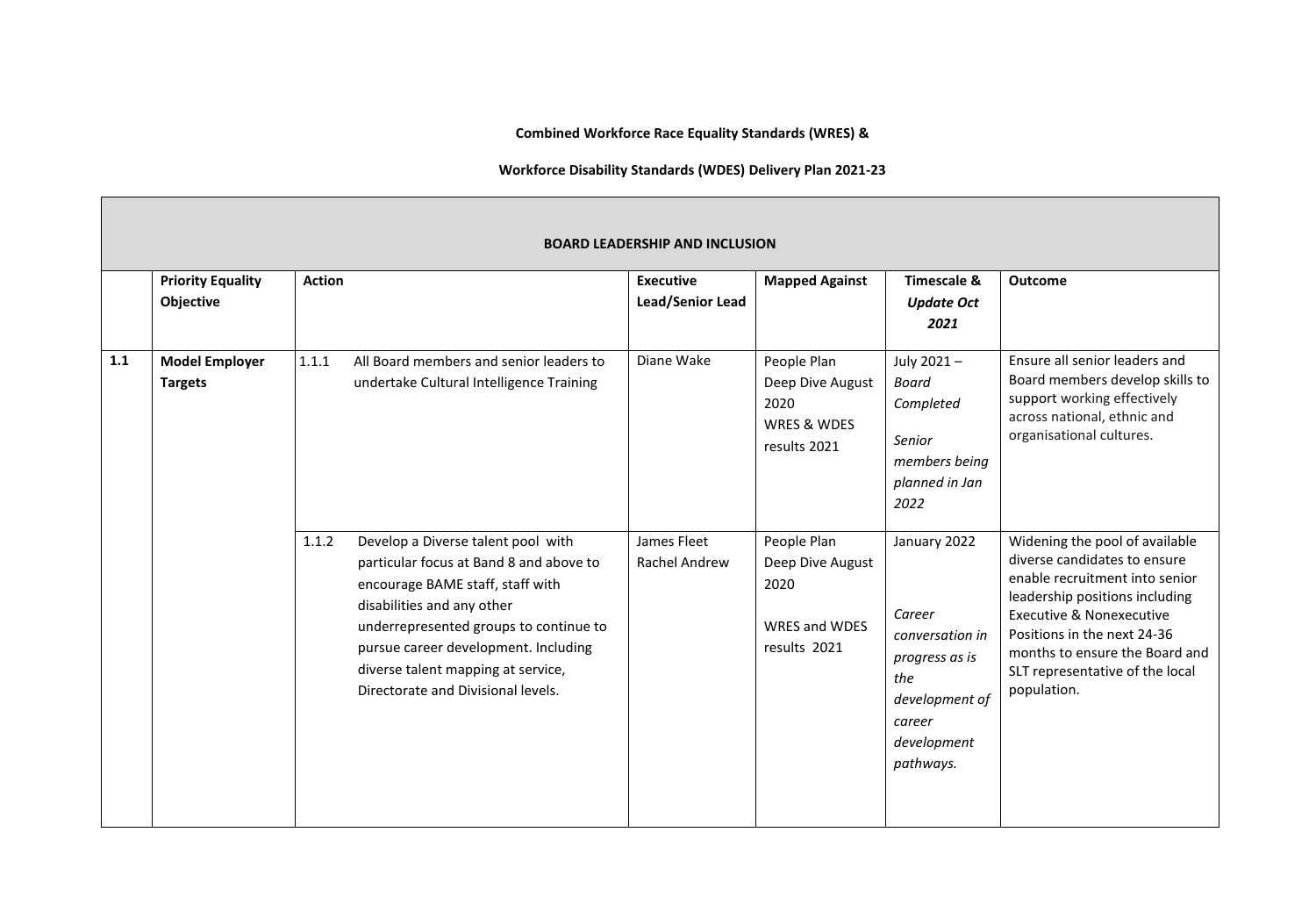|       |                          | 1.1.3<br>Work in partnership with Public<br>Appointments Office, Diverse Specialist<br>Recruitment Agencies, local community<br>organisations and organisations<br>championing diversity to attract people to<br>leadership positions<br>All Board members will support Mentoring<br>1.1.4<br>for Inclusion Programme, with a particular<br>focus on succession planning including<br>talented BAME, LGTBQ+ and Disabled staff<br>that have potential to secure executive<br>role 3-5 years | James Fleet<br>Karen Brogan<br>James Fleet<br>Rachel Andrew | People Plan<br>Deep Dive August<br>2020<br>WRES and WDES<br>results 2021 | September<br>2021<br>Work<br>commenced -<br>engaging with<br>local council to<br>look at<br>collaborative<br>recruitment at<br>place.<br>Dec 2021<br>started Autumn<br>2020 and<br>ongoing | <b>Increase BAME</b><br>manager/directors (8a to VSM)<br>by a minimum of 11FTE to<br>reflect trust overall<br>representation of 19.6%. 44<br>Band 8a to VSM will be<br>recruited in the next 2-3 years. |
|-------|--------------------------|---------------------------------------------------------------------------------------------------------------------------------------------------------------------------------------------------------------------------------------------------------------------------------------------------------------------------------------------------------------------------------------------------------------------------------------------------------------------------------------------|-------------------------------------------------------------|--------------------------------------------------------------------------|--------------------------------------------------------------------------------------------------------------------------------------------------------------------------------------------|---------------------------------------------------------------------------------------------------------------------------------------------------------------------------------------------------------|
| $1.2$ | <b>Culture Dashboard</b> | 1.2.1 A dynamic Culture Dashboard to provide<br>Executive Team and Divisional leadership<br>with real time data to inform decision<br>making<br>1.2.2 Roll-out of culture dashboard across divisions<br>and departments/staff networks                                                                                                                                                                                                                                                      | James Fleet<br>Graeme Ratten<br>Shabir Abdul                | People Plan<br>Deep Dive August<br>2020<br>WRES and WDES<br>results 2021 | May 2021-<br>Developed & in<br>use<br>November<br>$2021 - In$<br>progress                                                                                                                  | Equality data utilised to inform<br>decision making<br>Fair and equitable decision<br>making and impact on<br>inequalities                                                                              |
| 1.3   | <b>Appraisal</b>         | 1.3.1 Senior leaders and board members to have<br>performance objectives on workforce<br>equality built in their appraisals.                                                                                                                                                                                                                                                                                                                                                                | Liam Nevin                                                  | People Plan<br>Deep Diver<br>August 2020<br>WRES & WDES<br>results 2021  | September<br>2021<br>In place                                                                                                                                                              | Board members accountability                                                                                                                                                                            |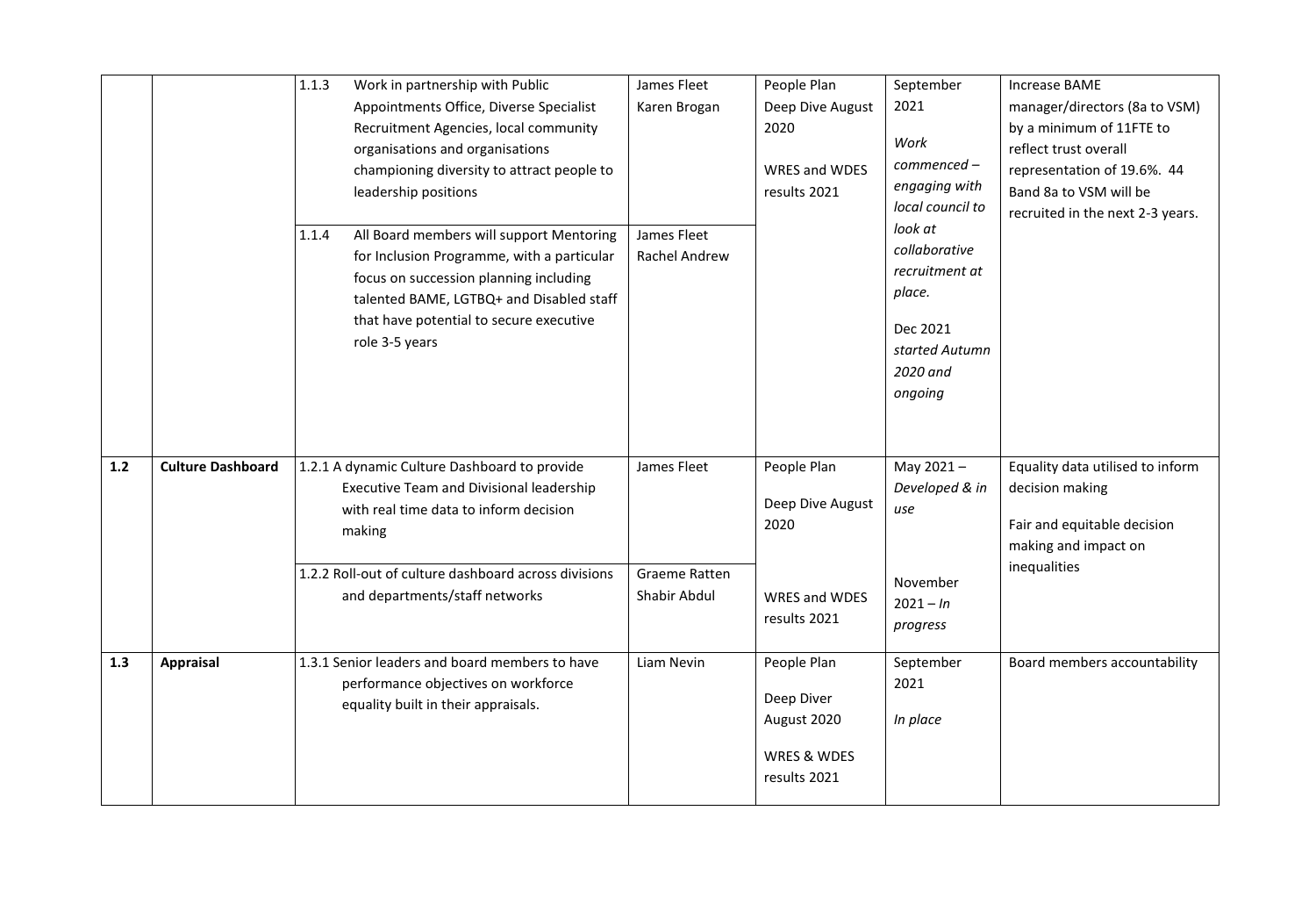| $1.4$ | <b>Staff Networks</b>                       | 1.4.1 Continue to invest in building the capability,<br>capacity and prominence of the Staff<br>Inclusion Networks, in contributing to and<br>informing the Trust's decision making,<br>including regular attendance at Board<br>meetings and direct engagement with<br>Executive and Non-Executive Director.               | James Fleet                            | People Plan<br>Deep Dive 2020<br><b>WRES and WDES</b><br>results 2021     | On-going $-4$<br>Networks now<br>established                                                                                   | Supported networks making<br>contribution at leadership levels                                                                                                                                                                            |
|-------|---------------------------------------------|-----------------------------------------------------------------------------------------------------------------------------------------------------------------------------------------------------------------------------------------------------------------------------------------------------------------------------|----------------------------------------|---------------------------------------------------------------------------|--------------------------------------------------------------------------------------------------------------------------------|-------------------------------------------------------------------------------------------------------------------------------------------------------------------------------------------------------------------------------------------|
|       |                                             |                                                                                                                                                                                                                                                                                                                             | LEADERSHIP AND CULTURAL TRANSFORMATION |                                                                           |                                                                                                                                |                                                                                                                                                                                                                                           |
|       | <b>Priority Equality</b><br>Objective       | <b>Action</b>                                                                                                                                                                                                                                                                                                               | <b>Executive</b><br>Lead/Senior Lead   | <b>Mapped Against</b>                                                     | <b>Timescale</b>                                                                                                               | <b>Outcome</b>                                                                                                                                                                                                                            |
| 2.1   | Career<br><b>Conversations</b><br>(virtual) | 2.1.1<br>Establish career review sessions for staff<br>with protected characteristics to discuss<br>career opportunities, development<br>pathways and support required.                                                                                                                                                     | <b>Rachel Andrew</b>                   | People Plan<br>Deep Dive August<br>2020<br>Gender Pay Gap<br>results 2021 | Oct2021-BAME<br>nurses and<br>areas where<br>Gender pay<br>Gap is driven<br>from<br>undertaken in<br>Sept / Oct 21<br>Jan 2022 | Individual support to staff<br>through reviews and personal<br>development plans<br>Case studies from staff on their<br>career journey<br>Progress reported to WSEC<br>We are able to support people<br>in their career in order for them |
|       |                                             | 2.1.2 Support with interview skills, job applications<br>and job aspirations<br>2.1.3 Implementation of four-conversation model<br>incorporating stay, remain, itchy feet and exit<br>conversations including a diverse talent group that<br>includes long serving staff and new staff. This action<br>is from WDES actions | Rachel Andrew<br><b>Rachel Andrew</b>  |                                                                           | Career<br>conversation in<br>progress as is<br>the<br>development of<br>career<br>development                                  | to stay working for DGFT                                                                                                                                                                                                                  |
| 3.1   | <b>Flexible Working</b>                     | 3.1.1<br>Review and re-launch flexible working                                                                                                                                                                                                                                                                              | Karen Brogan                           | People Plan                                                               | pathways.<br>July $2021 - In$                                                                                                  |                                                                                                                                                                                                                                           |
|       |                                             | policy                                                                                                                                                                                                                                                                                                                      |                                        |                                                                           | consultation                                                                                                                   |                                                                                                                                                                                                                                           |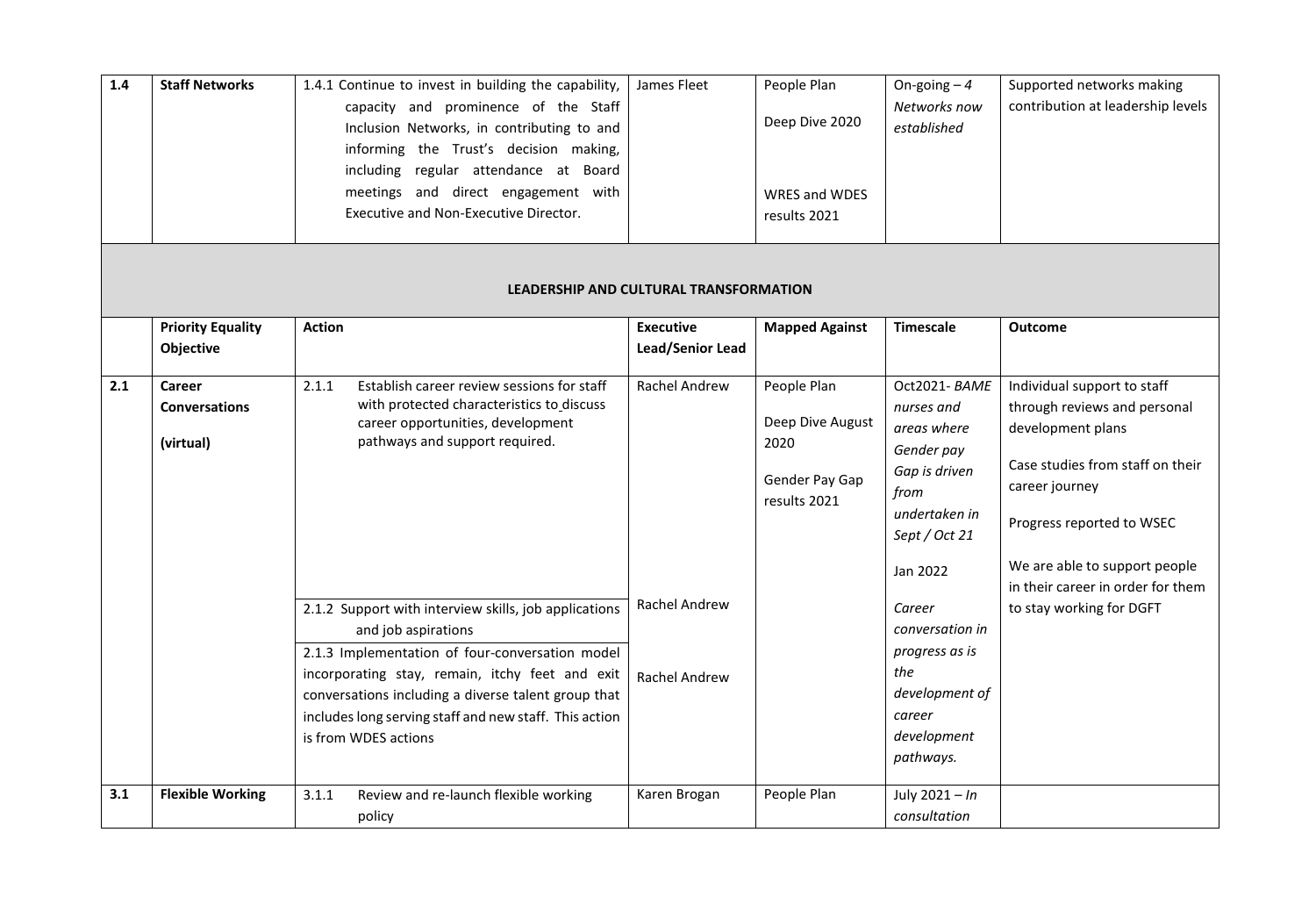|     |                                | 3.1.2 Develop managers toolkit on flexible working                                                                                                                             |                                                                              | Deep Dive August<br>2020                | Oct 2021 - also<br>working<br>alongside the<br>flex for the<br>fuure<br>programme                                  | Improved take-up of flexible<br>working across all groups<br>Managers toolkit in place                                                                                                     |
|-----|--------------------------------|--------------------------------------------------------------------------------------------------------------------------------------------------------------------------------|------------------------------------------------------------------------------|-----------------------------------------|--------------------------------------------------------------------------------------------------------------------|--------------------------------------------------------------------------------------------------------------------------------------------------------------------------------------------|
|     |                                | 3.1.3 Develop a diverse working group to focus on<br>Flexible working practices (Flex in the NHS<br>programme with NHS E/I) and identify ways to<br>improve and support staff. | Rachel Andrew                                                                | People Plan                             | April 2022<br>In consultation<br>Oct 2021 - also<br>working<br>alongside the<br>flex for the<br>fuure<br>programme | We fully review process and<br>procedure, use Women's and<br>Disability Network for feedback.<br>Managers feel more confident<br>to work flexible solutions for<br>people                  |
| 4.1 | Mentoring/<br>coaching schemes | 4.1.1<br>Implement and continually monitor<br>Inclusion Mentoring programme.                                                                                                   | Rachel Andrew                                                                | People Plan<br>Deep Dive August<br>2020 | Dec 2020<br>Pilot phase<br>launched<br>Autumn 2020.<br>Further<br>promotion<br>underway                            | Inclusion mentoring programme<br>in place<br><b>Buddies identified allocated</b><br>across the organisation<br>6 monthly review undertaken<br>Recognition scheme for<br>mentoring/buddying |
|     |                                | Develop a Buddy Programme for staff<br>4.1.2<br>initially targeting BAME staff                                                                                                 | Shabir Abdul<br><b>Becky Cooke</b><br>Rachel Andrew<br>Communication<br>Team |                                         | Jan 2022<br>Work<br>commenced                                                                                      |                                                                                                                                                                                            |
| 5.1 | <b>Recruitment Panels</b>      | 5.1.1<br>Making job adverts inclusive                                                                                                                                          | Becky Cooke/                                                                 | People Plan                             |                                                                                                                    | Job adverts reflect inclusion                                                                                                                                                              |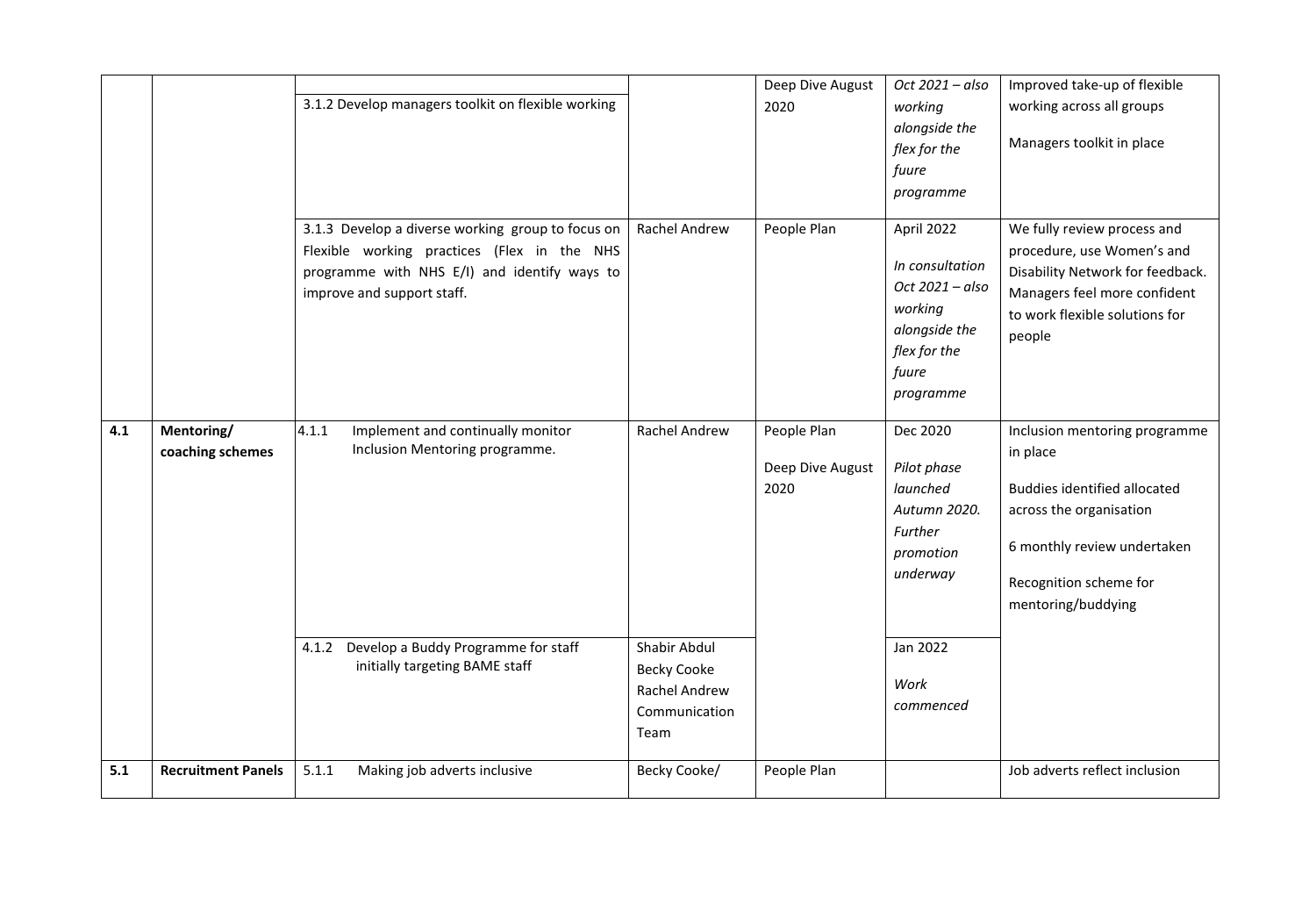|     |                  | 5.1.2 | Ensuring people are trained ion inclusive   | Bernadette             | Deep Dive August     | April 2021-      | Inclusion champions trained to |
|-----|------------------|-------|---------------------------------------------|------------------------|----------------------|------------------|--------------------------------|
|     |                  |       | recruitment practices                       | O'Neill                | 2020                 | Training in      | sit on interview panels        |
|     |                  |       |                                             | Divisional Leads       |                      | progress for all | Audit on inclusive recruitment |
|     |                  |       | 5.1.3 Recruitment panels are diverse<br>and | Recruiting             | <b>WRES and WDES</b> | recruiting       | practices                      |
|     |                  |       | include gender representation.              | managers               | results 2021         | managers         |                                |
|     |                  |       |                                             | Karen Brogan           |                      |                  |                                |
|     |                  |       |                                             | <b>Resourcing Team</b> |                      | Job adverts      |                                |
|     |                  |       |                                             |                        |                      | reviewed and     |                                |
|     |                  |       |                                             |                        |                      | support to       |                                |
|     |                  |       |                                             |                        |                      | write them       |                                |
|     |                  |       |                                             |                        |                      | promoted in      |                                |
|     |                  |       |                                             |                        |                      | training         |                                |
| 6.1 | Inclusive        | 6.1.1 | Establish a system to ensure all vacancies  | Karen Brogan           | People Plan          | January 2022     | Interested staff provided      |
|     | recruitment      |       | whether internal or external including      | Rachel Andrew          | Deep Dive August     |                  | support with applications and  |
|     | <b>Practices</b> |       | acting up/secondments are recruited into    |                        | 2020                 | In consultation  | interview skills training      |
|     |                  |       | a fair and transparent process.             |                        |                      | Oct 2021 - also  |                                |
|     |                  |       |                                             | Divisions/recruiti     | WRES and WDES        | working          | Vacancies (internal/external)  |
|     |                  |       |                                             | ng managers            | results 2021         | alongside the    |                                |
|     |                  |       |                                             |                        | Gender pay gap       | flex for the     | advertised openly              |
|     |                  |       |                                             |                        | results 2021         | fuure            |                                |
|     |                  |       |                                             | Inclusion              |                      | programme        | Unsuccessful candidates        |
|     |                  |       |                                             | Champions              |                      |                  | developmental needs addressed  |
|     |                  |       |                                             |                        |                      |                  |                                |
|     |                  |       |                                             |                        |                      |                  |                                |
|     |                  | 6.1.2 | Ensure BAME staff and staff with            |                        |                      |                  | Open and transparent           |
|     |                  |       | disabilities are aware of internal acting   |                        |                      |                  | promotion opportunities        |
|     |                  |       | up/secondment opportunities                 |                        |                      |                  |                                |
|     |                  |       |                                             |                        |                      |                  | Feedback from Inclusion        |
|     |                  | 6.1.3 | All Band 6 and above vacancies to be        |                        |                      |                  | Champions                      |
|     |                  |       | advertised internally before recruiting     |                        |                      |                  |                                |
|     |                  |       | from external pool                          |                        |                      |                  |                                |
|     |                  | 6.1.4 | Encourage and support staff in applying     |                        |                      |                  |                                |
|     |                  |       | for internal promotion by offering          |                        |                      |                  |                                |
|     |                  |       | application and interview skills training   |                        |                      |                  |                                |
|     |                  |       | (linked to talent pool below)               |                        |                      |                  |                                |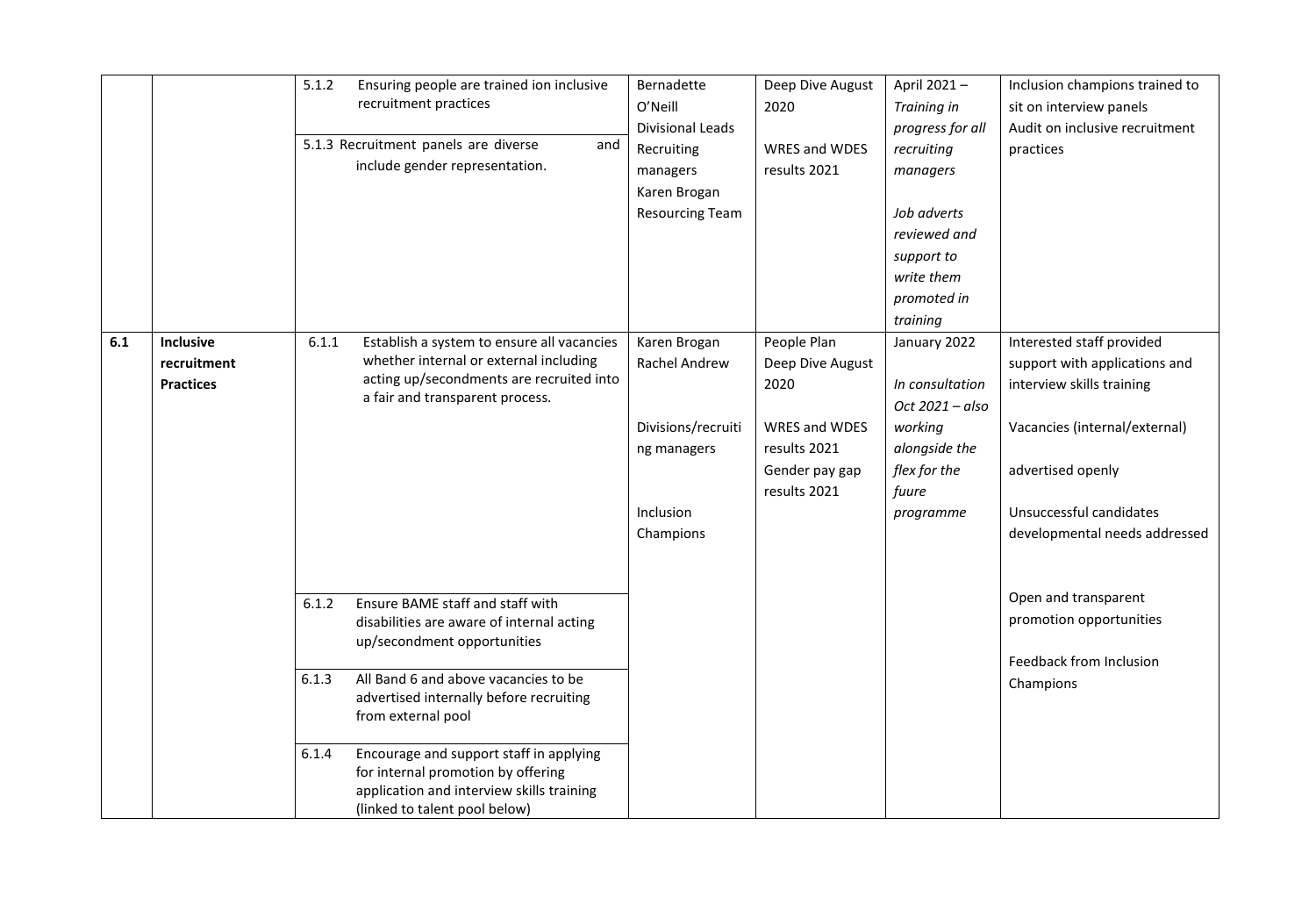|     |                                     | 6.1.5<br>6.1.6<br>6.1.7          | All internal promotion opportunities to be<br>advertised on TRAC<br>Recruiting managers to provide feedback<br>where an internal BAME member of staff<br>was unsuccessful at an interview (priority<br>Band 8a and above).<br>All inclusion champion to provide<br>feedback to recruitment and selection<br>team/EDI Team about their experience on<br>the interview panel |                        |                                                                        | Champion &<br>Manager<br>feedback<br>currently<br>collated and<br>feedback to EDI<br><b>Steering Group</b><br>each Quarter. |                                                                                                                                                                                                                                                                                     |
|-----|-------------------------------------|----------------------------------|----------------------------------------------------------------------------------------------------------------------------------------------------------------------------------------------------------------------------------------------------------------------------------------------------------------------------------------------------------------------------|------------------------|------------------------------------------------------------------------|-----------------------------------------------------------------------------------------------------------------------------|-------------------------------------------------------------------------------------------------------------------------------------------------------------------------------------------------------------------------------------------------------------------------------------|
| 7.1 | <b>Employee Relations</b>           | 7.1.1<br>7.1.2<br>7.1.3<br>7.1.4 | Developing disciplinary policy that includes<br>best practice.<br>To monitor disciplinary cases on regular<br>basis<br>Diverse representation within formal<br>processes and hearings<br>&<br>support<br>reasonable<br>Improve<br>adjustments for staff with disabilities to<br>avoid them entering into the capability<br>process un-necessarily.                         | Karen Brogan           | People Plan<br>Deep Dive August<br>2020<br>WRES & WDES<br>results 2021 | May 2021 -<br>Completed<br>Jan 2022 -<br>Passport and<br>Guidance<br>developed and<br>promoted                              | Disciplinary policy reviewed<br>Monitoring data available<br>Diverse representation within<br>formal processes and hearings<br>Work with the Disability<br>Network on the reality, improve<br>training for managers and use<br>Supporting Colleagues with<br>Disabilities guidance. |
| 8.1 | <b>Bullying</b><br>Harassment (B&H) | 8.1.1                            | Explore with BAME & Disability Staff<br>Network through listening events                                                                                                                                                                                                                                                                                                   | Karen<br>Brogan/Rachel | People Plan                                                            | May 2021                                                                                                                    | Network engaged in B&H<br>strategies                                                                                                                                                                                                                                                |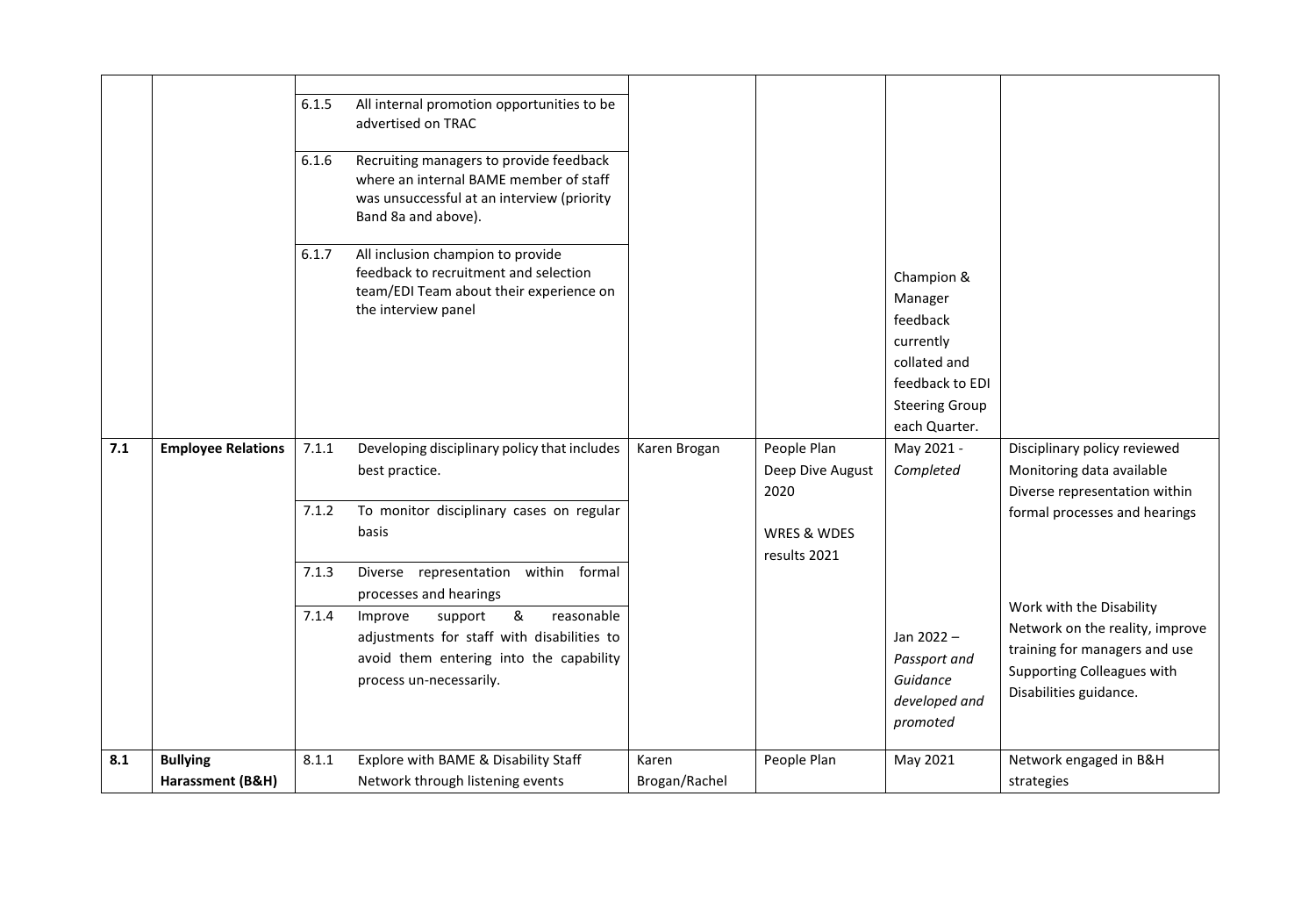|     |                          | regarding Bullying & Harassment issues to         | Andrew/FTSU                                 | Deep Dive August      | July/August         |                              |
|-----|--------------------------|---------------------------------------------------|---------------------------------------------|-----------------------|---------------------|------------------------------|
|     |                          | understand key challenges                         | Guardian/Staff                              | 2020                  | To deliver FTSU     | Campaign in place and zero   |
|     |                          |                                                   | side                                        |                       | campaign in         | tolerance                    |
|     |                          |                                                   |                                             | <b>WRES and WDES</b>  | October             |                              |
|     |                          |                                                   |                                             | results 2021          |                     |                              |
|     |                          |                                                   |                                             |                       | Nov 2021-           |                              |
|     |                          |                                                   |                                             |                       | <b>BAME Network</b> |                              |
|     |                          | 8.1.2<br>Develop an Zero tolerance approach to    |                                             |                       | driving and part    |                              |
|     |                          | harassment, violence and bullying                 | Involve all Staff                           |                       | of RACE code        | Networks fully sponsor &     |
|     |                          | behaviour from staff, patients or visitors.       | <b>Networks</b>                             |                       | actions             | participate in the campaign  |
|     |                          |                                                   |                                             |                       |                     |                              |
|     |                          |                                                   |                                             |                       |                     |                              |
|     |                          |                                                   |                                             |                       |                     |                              |
|     |                          | 8.1.3 Work in partnership with Freedom to Speak   |                                             |                       |                     |                              |
|     |                          | Up Guardian (FTSU's) & Datix team to triangulate  |                                             |                       | Planning            |                              |
|     |                          | data from various sources in order to identify    |                                             |                       | commenced for       |                              |
|     |                          |                                                   |                                             |                       | Living the          |                              |
|     |                          | themes and issues Implement pilot teams for       |                                             |                       | values pilots       |                              |
|     |                          | Living the values.                                |                                             |                       |                     |                              |
|     |                          |                                                   |                                             |                       | Work                |                              |
|     |                          |                                                   |                                             |                       | commenced on        |                              |
|     |                          |                                                   |                                             |                       | data                |                              |
|     |                          |                                                   |                                             |                       | triangulation.      |                              |
|     |                          |                                                   |                                             |                       |                     |                              |
|     |                          |                                                   | <b>POSTIVE ACTION AND PRACTICAL SUPPORT</b> |                       |                     |                              |
|     |                          |                                                   |                                             |                       |                     |                              |
|     | <b>Priority Equality</b> | <b>Action</b>                                     | <b>Executive</b>                            | <b>Mapped Against</b> | <b>Timescale</b>    | Outcome                      |
|     | Objective                |                                                   | Lead/Senior Lead                            |                       |                     |                              |
|     |                          |                                                   |                                             |                       |                     |                              |
| 9.1 | Recruitment              | 9.1.1<br>Identify local community organisations   | Karen Brogan                                | People Plan           | <b>July 2021</b>    | Engagement with local groups |
|     | campaigns                | and groups to target advertising of job           |                                             | Deep Dive August      |                     | and organisational including |
|     |                          | vacancies                                         |                                             | 20                    | engaging with       | educational institutions     |
|     |                          |                                                   |                                             |                       | local council to    |                              |
|     |                          | 9.1.2<br>Promote NHS careers in schools, colleges |                                             | <b>WRES and WDES</b>  | look at             |                              |
|     |                          | and universities                                  |                                             | results 2021          | collaborative       |                              |
|     |                          |                                                   |                                             |                       |                     |                              |
|     |                          |                                                   |                                             |                       |                     |                              |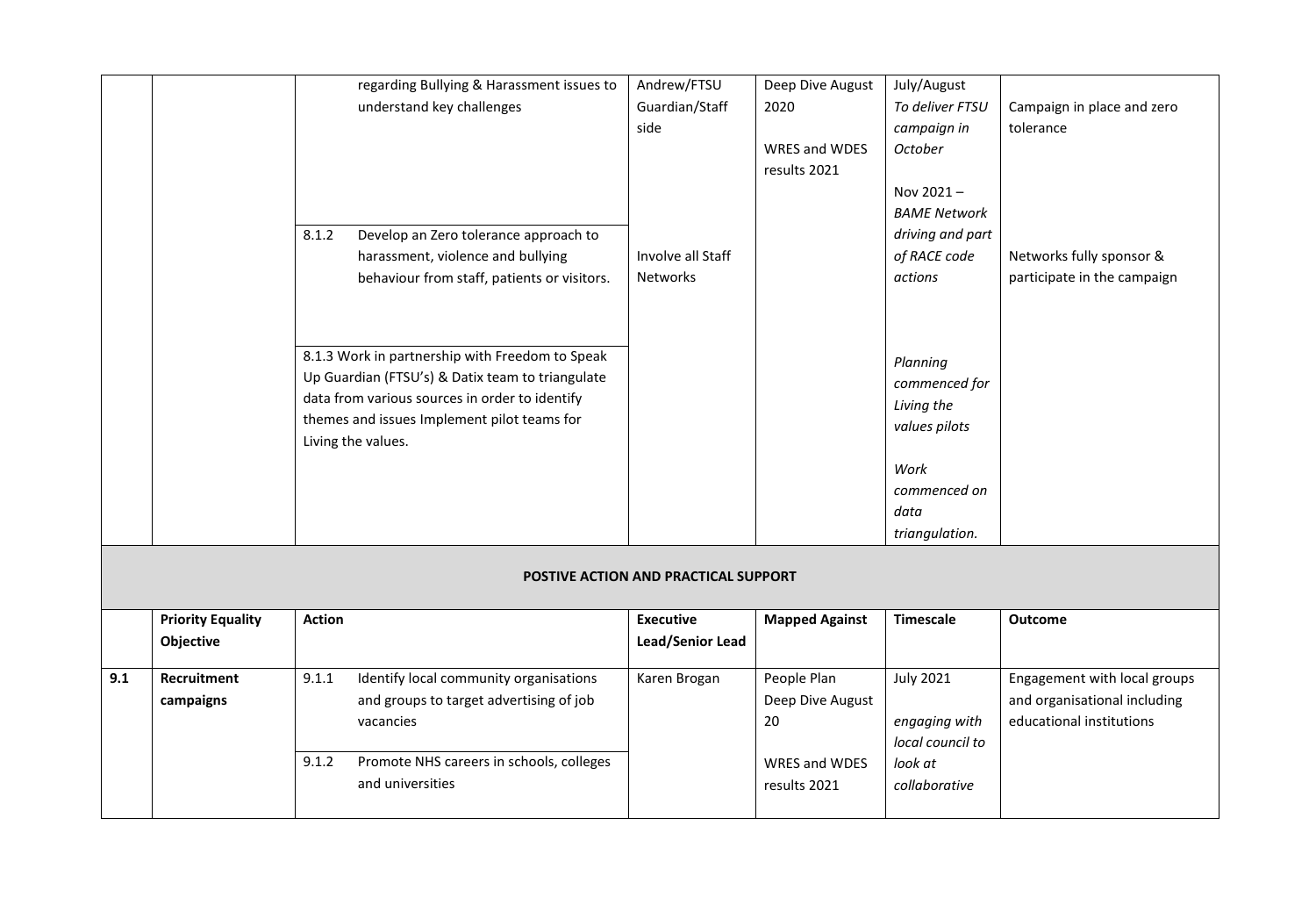|      |                     |        |                                                    |                        | Gender pay gap   | recruitment at  |                                    |
|------|---------------------|--------|----------------------------------------------------|------------------------|------------------|-----------------|------------------------------------|
|      |                     |        |                                                    |                        | results 2021     | place.          |                                    |
|      |                     |        |                                                    |                        |                  |                 |                                    |
|      |                     |        |                                                    |                        |                  | Dec 2021        |                                    |
|      |                     |        |                                                    |                        |                  | started Autumn  |                                    |
|      |                     |        |                                                    |                        |                  | 2020 and        |                                    |
|      |                     |        |                                                    |                        |                  | ongoing         |                                    |
|      |                     |        |                                                    |                        |                  |                 |                                    |
|      |                     |        |                                                    |                        |                  |                 |                                    |
|      |                     |        |                                                    |                        |                  | Underway and    |                                    |
|      |                     |        |                                                    |                        |                  | utilising       |                                    |
|      |                     |        |                                                    |                        |                  | Government      |                                    |
|      |                     |        |                                                    |                        |                  | schemes such    |                                    |
|      |                     |        |                                                    |                        |                  | as kick start   |                                    |
|      |                     |        |                                                    |                        |                  | and apprceiship |                                    |
|      |                     |        |                                                    |                        |                  | levy.           |                                    |
| 10.1 | <b>Talent Pools</b> | 10.1.1 | Develop a talent pool for all staff with a         | <b>Rachel Andrew</b>   | People Plan      | January 2022    | A Talent pool of BAME staff in     |
|      |                     |        | particular focus on BAME staff and staff           |                        | Deep Dive August |                 | place                              |
|      |                     |        | with disabilities at Band 6 and above.             | <b>BAME</b> leadership | 2020             |                 |                                    |
|      |                     |        | Focus on areas driving the Gender pay gap          | Team                   |                  |                 |                                    |
|      |                     |        | to enable Women to progress into                   | Shabir Abdul           | WRES and WDES    |                 | <b>Talent Management Programme</b> |
|      |                     |        | leadership roles.                                  |                        | results 2021     |                 | in place                           |
|      |                     |        | 10.1.2 Establish assessment programme to           |                        | Gender pay gap   |                 | Role modelling attraction in       |
|      |                     |        | enable BAME staff to reach senior /                |                        | results 2021     |                 | place                              |
|      |                     |        | executive roles within 2 years.                    |                        |                  | Ongoing         |                                    |
|      |                     |        |                                                    |                        |                  |                 |                                    |
|      |                     | 10.1.3 | Tailored targeted programme to address             |                        |                  |                 |                                    |
|      |                     |        | skills and knowledge gaps.                         |                        |                  | Subject to      |                                    |
|      |                     |        |                                                    |                        |                  | Talent pool     |                                    |
|      |                     | 10.1.4 | <b>BAME Staff Network &amp; Disability Network</b> |                        |                  |                 |                                    |
|      |                     |        | to identify roles models to further                |                        |                  |                 |                                    |
|      |                     |        | promote inclusive recruitment practices.           |                        |                  |                 |                                    |
|      |                     | 10.1.5 | Work with Disability Network to improve            |                        |                  | Complete and    |                                    |
|      |                     |        | declaration rates for existing staff with a        |                        |                  | part of         |                                    |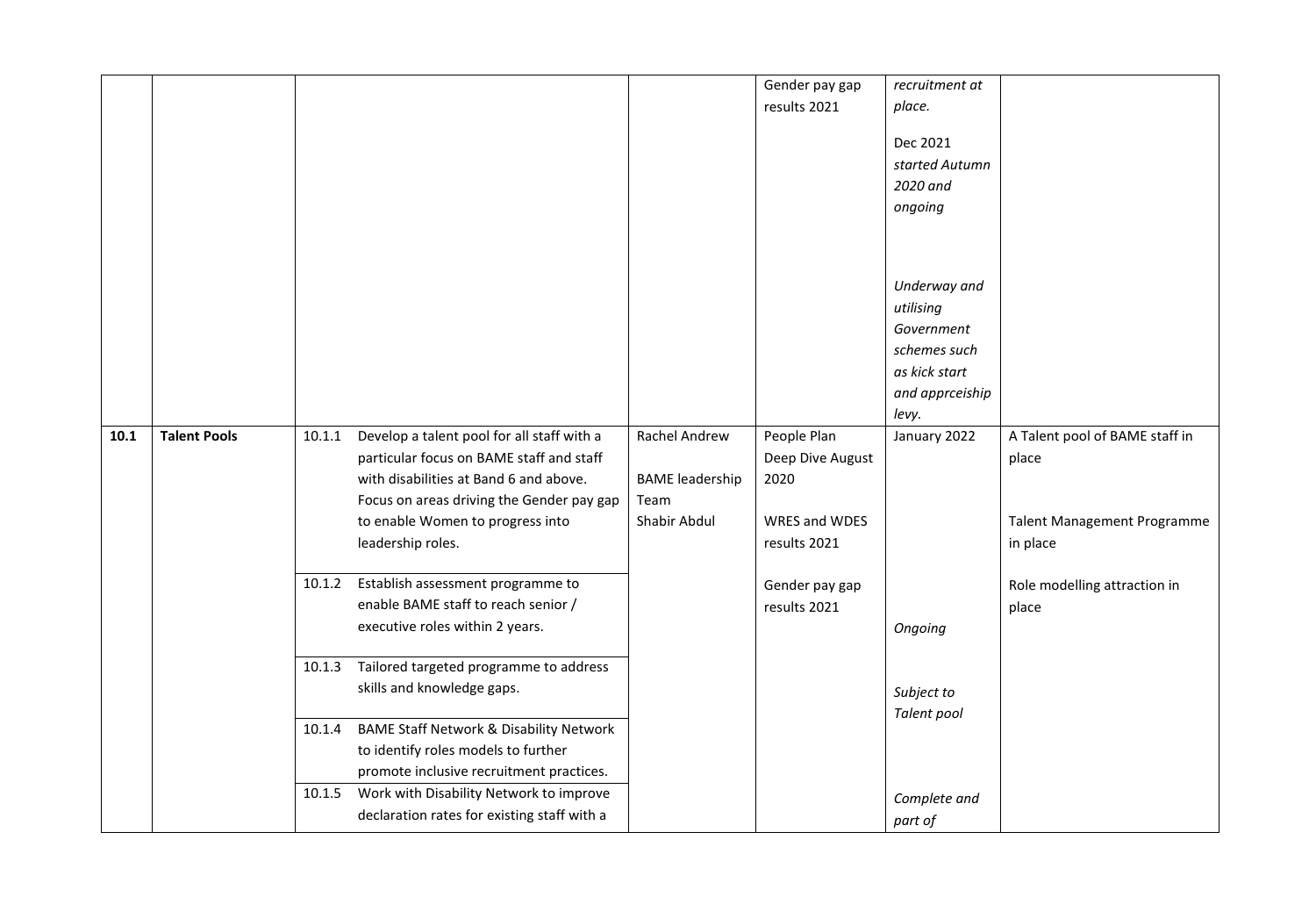|      |                                       | disability in order to further understand<br>our workforce profile and fully support<br>our workforce.                                                            |                                      |                                                                                                            | Inclusion<br>Champion<br>Programme<br>March 2022 -<br>applying for<br><b>WDES</b><br>innovation fund<br>for this project<br>$-$ Nov 21 | Campaign in place to encourage<br>staff to update / share their<br>information with us.                                  |
|------|---------------------------------------|-------------------------------------------------------------------------------------------------------------------------------------------------------------------|--------------------------------------|------------------------------------------------------------------------------------------------------------|----------------------------------------------------------------------------------------------------------------------------------------|--------------------------------------------------------------------------------------------------------------------------|
|      |                                       |                                                                                                                                                                   | <b>MONITORING AND BENCHMARKING</b>   |                                                                                                            |                                                                                                                                        |                                                                                                                          |
|      | <b>Priority Equality</b><br>Objective | <b>Action</b>                                                                                                                                                     | <b>Executive</b><br>Lead/Senior Lead | <b>Mapped Against</b>                                                                                      | Timescale                                                                                                                              | Outcome                                                                                                                  |
| 11.1 | Benchmarking<br>Externally            | 11.1.1 Engage and utilise benchmarking /<br>Assessment methods with national agencies to<br>identify opportunities and assess our progress on<br>our EDI Journey. | Shabir Abdul                         | WRES and WDES<br>results 2021<br>People Plan                                                               | Ongoing-<br>Completed<br>Tidemark,<br>Disability<br>confident<br>leader and<br>Race Code                                               | Tide mark with enei, Index with<br>Stonewall, Disability Confident<br>Leader level 3 top 50<br>companies, Race code etc. |
| 11.2 | Performance<br>management             | 11.1.2 Establish KPI to measure performance in<br>relation to the key actions                                                                                     | Karen Brogan/<br>Chris McAvoy        | People Plan<br>Deep Dive August<br>2020<br>WRES and WDES<br>results 2021<br>Gender pay gap<br>results 2021 | In line with<br>WSEC monthly<br>$meetings -$<br>Ongoing and<br>used at EDI<br><b>Steering Group</b><br>and WSEC                        | Applications, Shortlisting and<br>Appointment data will be<br>tracked by WSEC on a monthly<br>basis                      |